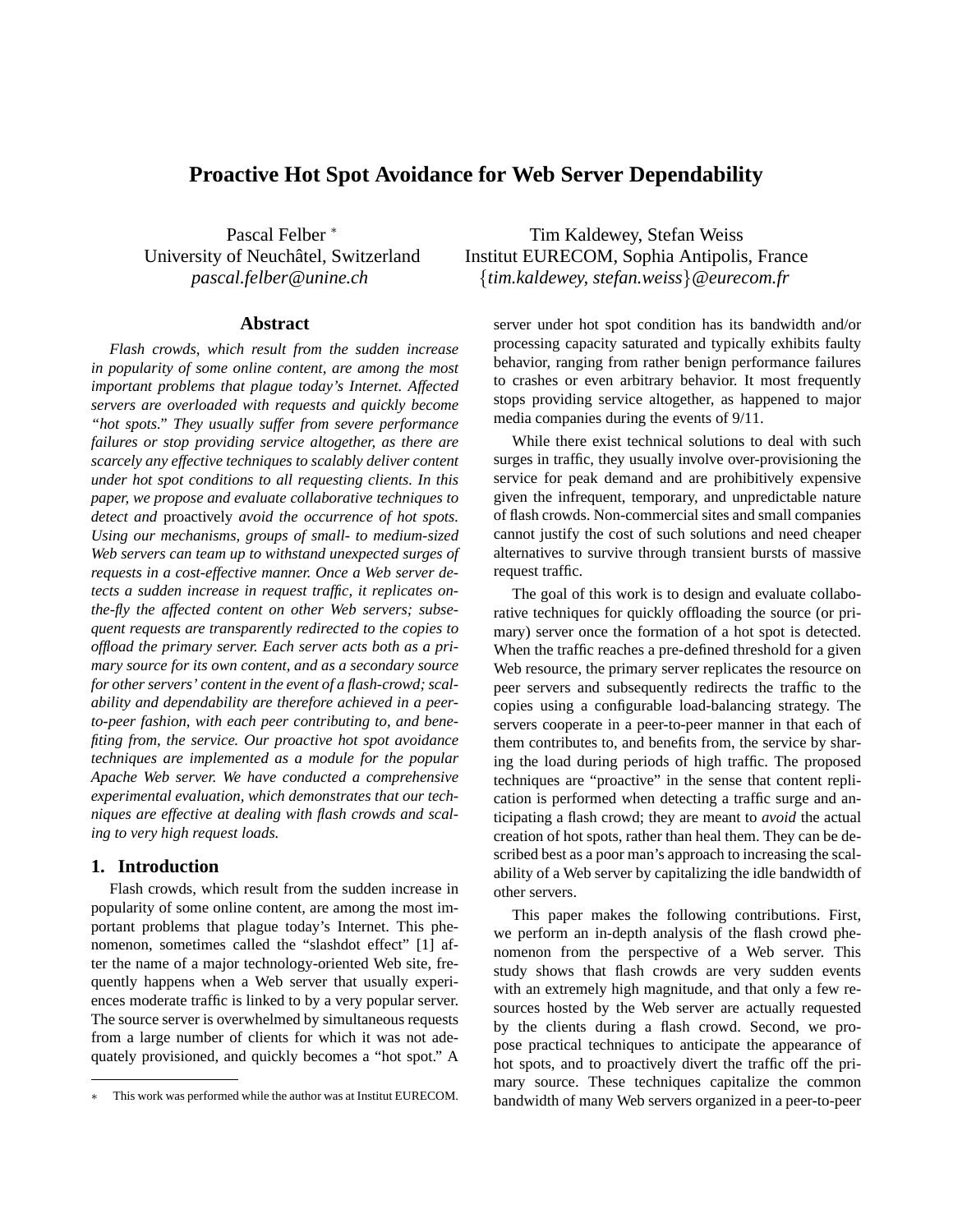manner, in order to sustain a flash crowd while continuing providing service. Third, we present an implementation of our proactive hot spot avoidance mechanisms as a portable module for the popular Apache Web server. This implementation operates transparently to the Web server and can be deployed easily. Finally, we evaluate the effectiveness of our techniques by conducting experiments under high load conditions and under reproduced real-life flash crowd events.

The rest of this paper is organized as follows: We first discuss related work in Section 2. We then study the modelization and detection of flash crowds in Section 3 and introduce our hot spot avoidance mechanisms in Section 4. Section 5 discusses our Web server module implementation, and Section 6 presents results from the experimental evaluation. Section 7 concludes the paper.

### **2. Related Work**

Web server scalability has been an active field of research over the past few years. Some systems have been explicitly designed to support massive demand and degrade gracefully under high load. For instance, the Flash Web server [18] combines an event-driven server for access to cached workloads with multi-threaded servers for disk-bound workloads, to reduce resource requirements while increasing the capacity of the service. SEDA [27] relies on event-driven stages connected by explicit queues that prevent resources to become over-committed when demand exceeds service capacity. The JAWS Web server framework [13] supports multiple concurrency, I/O, or caching strategies to better customize the server to various deployment scenarios. Our approach is different in that we do not try to optimize the Web server *per se*, but rather to improve scalability by capitalizing the common bandwidth and processing resources of several Web servers organized in a peer-to-peer manner (note that the scalability of our techniques will also depend on the performance of the individual Web servers).

Some systems avoid most severe outages by limiting the network traffic upon flash crowds. Several Web servers (e.g., [25]) implement "throttling" mechanisms to limit the number of simultaneous clients, or the bandwidth assigned per client or Web resource; although such mechanisms prevent the server from failing, they provide degraded service to the clients under high load conditions. The NEWS system [7] protects servers from flash crowds by regulating request traffic on the access router, based on observed response performance.

Scalability can also be achieved, albeit at a high cost, through combinations of software and hardware solutions such as traffic load balancers and clusters of servers. For instance, the Google service [12] load-balances queries to one of multiple data centers, each hosting large clusters of machines. Commercial Content Delivery Networks (CDNs) such as Akamai [2] provide scalable Web service by replicating content over a large network of distributed servers, and redirecting clients to local copies using proprietary algorithms added to the domain name system. The most traditional technique to avoid hot spots involves overprovisioning the source servers for peak demand, but given the unpredictable nature of flash-crowds such preventive approaches require a good understanding of traffic patterns. In general, hardware solutions and CDNs have a prohibitive cost and are mostly appropriate when the server is consistently operating under high traffic conditions and hosts critical information.

When dealing with static content, Web caching proxies (e.g., [22]) can be deployed between the servers and the clients (usually at the edge of an ISP) to store content close to the requesting site and make it available to other users [6]. Caching offloads the Web servers, while reducing access time and bandwidth consumption. In [3], the authors evaluate the performance of various multi-level caching techniques to deal with flash crowds. Adaptive caching strategies are discussed in [19]. In practice, however, the cache deployment and configuration policies are locally controlled by individual ISPs or companies and client browsers are often not configured to use Web proxies at all. In addition, for effective caching a proxy must be shared by many clients interested in the same content (the cache hit ratio must be large enough to justify the overhead of the proxy).

Several recent studies have tried to characterize the flash crowd phenomenon [15, 28] and a few proposals have been put forth to leverage peer-to-peer architectures for tolerating such events as well as improving the scalability of Web content distribution. SQUIRREL [14] is a client-side peerto-peer Web cache that stores recently accessed documents on the client peers, and looks for a reasonably fresh copy in the local caches before fetching a Web resource from the origin server. It does not operate transparently as it requires specific software to be installed on the client computers. PROOFS [24] is a peer-to-peer network that uses randomized overlay construction and scoped searches to efficiently locate and deliver content under heavy demand. When some content cannot be obtained from a server, peer clients try to obtain it from other peers instead. This approach does not heal the hot spots *per se*, rather their symptoms, and it requires specific software to be deployed on the clients. In [23], the authors propose a server-side peer-topeer Web caching scheme for load balancing client requests under hot spot conditions. The approach is essentially reactive and uses an underlying DHT for storing the content at risk. Our system is most similar to Globule [20] in its implementation. Globule is a Web server module that replicates documents according to observed access patterns, in order to spontaneously create cache copies on peer servers close to the clients. It mostly focuses on improving perceived ac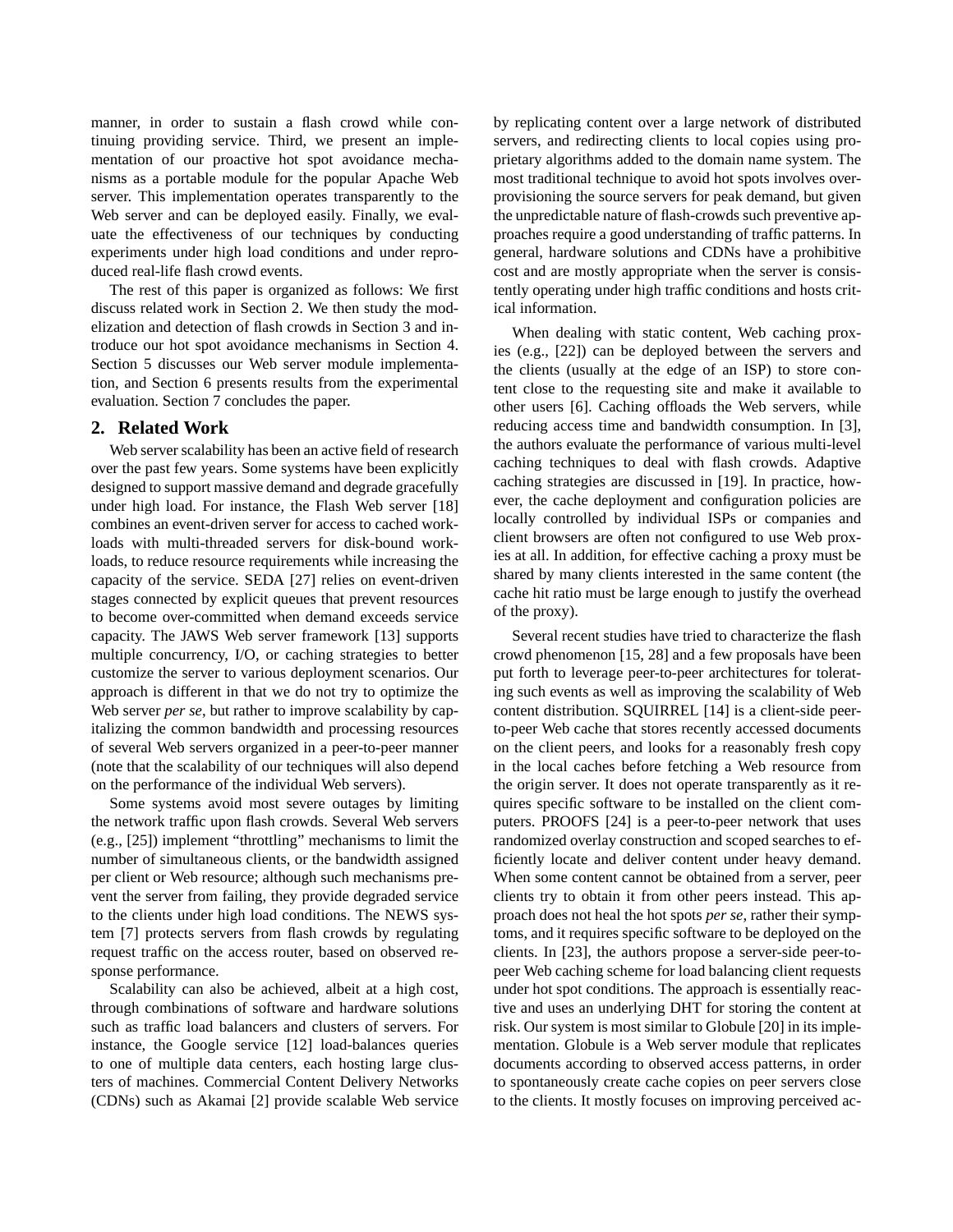cess latency and overall throughput and operates as a costeffective CDN; it has not been explicitly designed to cope with flash crowds. In contrast, we perform an in-depth study of real-world flash crowd events, and we specifically analyze and evaluate the applicability of dynamic replication of Web resources to anticipate and gracefully handle such events.

### **3. Flash Crowds and Performance Failures**

To better understand the flash crowd phenomenon, we have studied the log of a server that has been hit by a sudden surge of traffic immediately after being linked on the highly popular *slashdot* Web site (http://slashdot.org). The site affected by the flash crowd was hosted on a commercial server, provisioned to cope with reasonably high load; it has not failed, but has quickly become saturated by the data traffic, which typically results in clients experiencing degraded service (e.g., many stalled connections, only a fraction of the requests served). Such a performance failure may not only affect the site hit by the flash crowd and its clients, but may also have an adverse impact on other sites hosted by the same server infrastructure and sharing the same network connections.

The server log covers a period of 28 days in November 2003. It lists 3, 936, 422 requests representing a total 51 GB of data sent by the server. The flash crowd occurred on November 18 and lasted about two days. The most severe spike occurred within minutes after the link posting and lasted less than one hour, which tends to indicates that many users were reading *slashdot* at that very time. The traffic remains higher than usual for a few days, probably caused by the users who consult *slashdot* occasionally.



**ceived by the Web server during flash crowd.**

Figure 1 shows the number of requests per second observed in the log during the whole period, averaged over time slots of 10 minutes. We clearly see the impressive spike corresponding to the arrival of the flash crowd, where the traffic increases by two orders of magnitude to reach more

that 100 requests per second. This can be observed more accurately in the inner graph, which shows the number of requests averaged over time slots of 1 minute during the threedays period of the flash crowd. The raw log even lists a maximum of 215 requests during the busiest second. Note that the amplitude of a flash crowd is generally independent of the popularity of a Web site: a server that receives only a few requests per days can be hit by a flash crowd of the same magnitude as a popular server, but the latter is usually better provisioned to sustain high traffic.



Figure 2 shows the throughput of the data sent by the server averaged over time slots of 10 minutes. We can observe the daytime cycle with less traffic transferred during the night (the site was hosted in the USA, where most of the regular visitors also came from). The flash crowd is clearly visible, with a surge of traffic one order of magnitude higher than usual traffic spikes. When zooming in the flash crowd with time slots of 1 minute, we observe that the data throughput reaches 10 Mb/s, which corresponds to the server bandwidth capacity and effectively saturates its network access links. We have been informed by the site's administrator that he quickly configured the server to stop sending large content to offload the network connection and sustain higher request traffic for small resources. Indeed, the server was also hosting some large software files, seldom requested but representing a non-negligible portion of the instantaneous traffic at times. Such requests for large content are difficult to account for, because the logs do not store information about the download durations and completions necessary for an accurate study of the throughput. We have thus ignored for the rest of the analysis the 0.28% of the requests bigger than 500 kB, as well as the 0.35% of the requests that were downloaded in multiple parts (some clients were downloading large files by requesting different segments in parallel).

We have designed our proactive hot spot avoidance techniques on the premise that only a small number of Web re-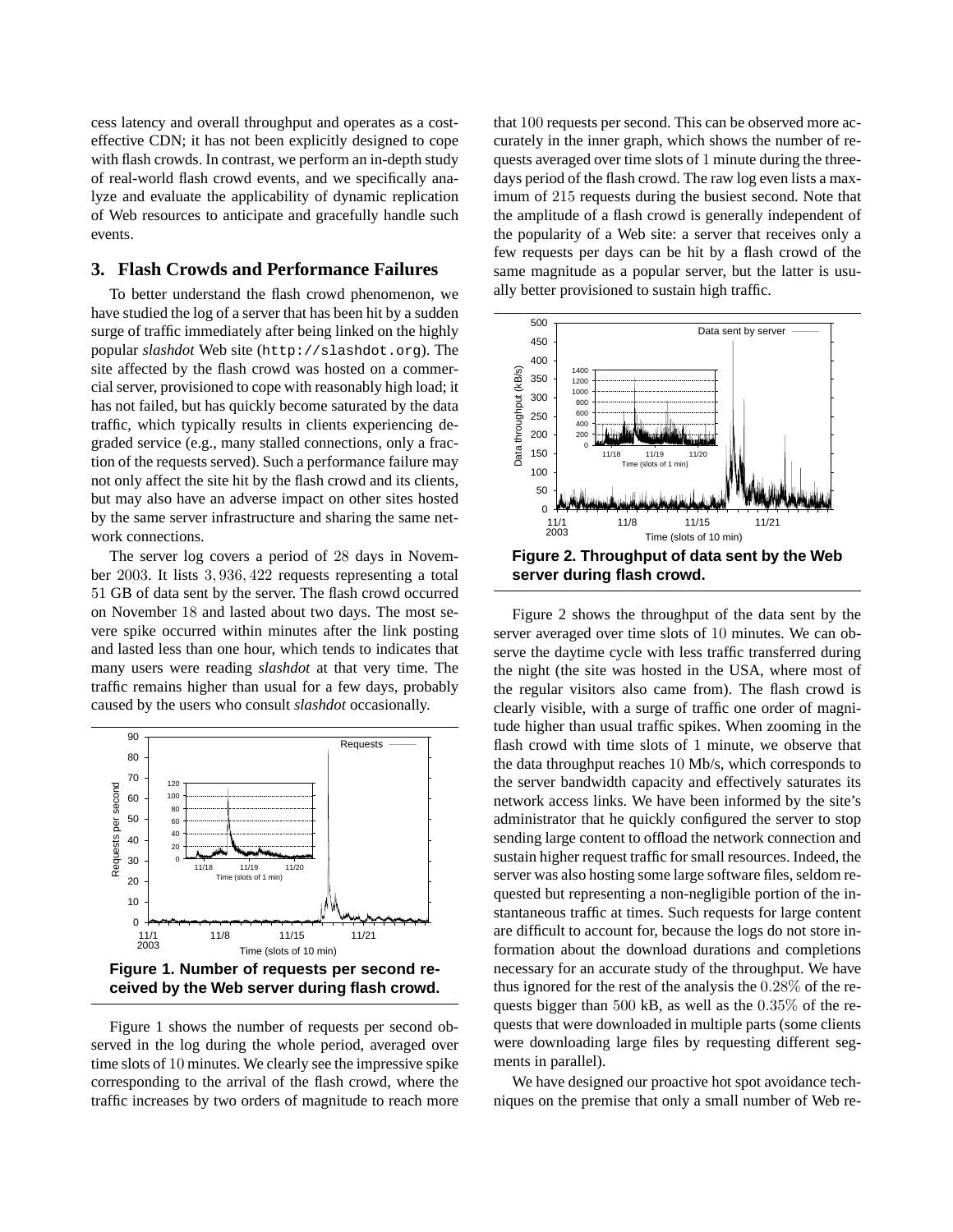sources (e.g., pages, images) are targeted by a flash crowd. These few resources can then easily be mirrored on the fly to peer servers and traffic redirected to the copies. To validate our hypothesis, we have analyzed the popularity of the 6, 705 distinct resources requested by the clients that appear in the server log (to distinguish between different versions of the same resource, i.e., having same URI, we have considered the size of the server reply). Figure 3 shows the cumulative number of requests for each of the resources sorted by order of popularity. We observe that the request frequency for a resource is inversely proportional to its popularity, with most of the requests targeting only a few pages. A closer look at the most popular requests using logarithmic scales (inner graph) show that the most popular resource (the page linked to by *slashdot*) is requested approximately 85, 000 times during that day, more than twice more frequently than the second one. The resources with popularity ranks between 2 and 23 are also requested very often; they probably correspond to the resources (images) embedded in the linked page, which are typically requested automatically by client browsers. Thereafter, resource popularity follows a classical Zipf distribution.



**Figure 3. Number of requests for a file upon flash crowd, as a function of its popularity.**

Given that the popularity of the resources is highly biased, we have analyzed the request traffic and data volume that the most popular resources were accounting for during the flash crowd. Figure 4 shows that the 100 most popular resources account for 99% of the requests during the highest spike, the top 50 resources for 94%, and the top 30 resources for 84%. Therefore, mirroring only a fraction of the resources can dramatically reduce the number of requests processed by the server.

In terms of data throughput, the most popular resources represent a smaller portion of the total data volume, accounting for 95%, 80%, and 63% respectively (inner graph of Figure 4). This can be explained by the fact that some of the less-requested resources were significantly bigger than the most popular resources. In addition, the Web server logs the entire size of each requested resource even if the trans-

fer does not complete, e.g., when the user interrupts interrupt a lengthy download. In situations where the server is bandwidth-limited and resources have widely different sizes, it might be desirable to focus on the resources that consume most of the network capacity instead of those that are most requested. Thus, there is a trade-off between request processing and bandwidth optimization, and one might use distinct strategies for offloading the server depending on whether the network or the CPU is first saturated.



**Figure 4. Number of requests per second (outer graph) and data throughput (inner graph) for the most popular resources (MPR).**

Interestingly, we observe two small spikes in request traffic and data volume before the actual flash crowd, both when considering all resources and only the most popular ones. This limited activity probably corresponds to the linking of the resources on moderately popular sites. The actual flash crowd that results from the *slashdot* posting occurs 16 hours after the first spike, and more than 4 hours after the second one. This substantiates our intuition that we can often predict a flash crowd in advance by observing traffic patterns and take proactive measure to best sustain it. Considering again Figure 4, it appears that by mirroring the most popular resources and redirecting the clients to the copies, the bandwidth utilization of the primary server would be significantly reduced (given that a redirection message has an empty payload). If HTML pages were "rewritten" while mirroring, i.e., the links to the local resources embedded in the page were modified to refer to mirror copies, the number of requests sent to the primary server would also shrink dramatically (by more than one order of magnitude in the analyzed flash crowd, as the page linked to by *slashdot* contained more than 20 embedded images).

#### **4. Hot Spot Avoidance**

The general principle of hot spot avoidance, depicted in Figure 5, essentially consists of four mechanisms. First, the detection of flash crowds achieved by maintaining perresource hit statistics. Second, the replication of affected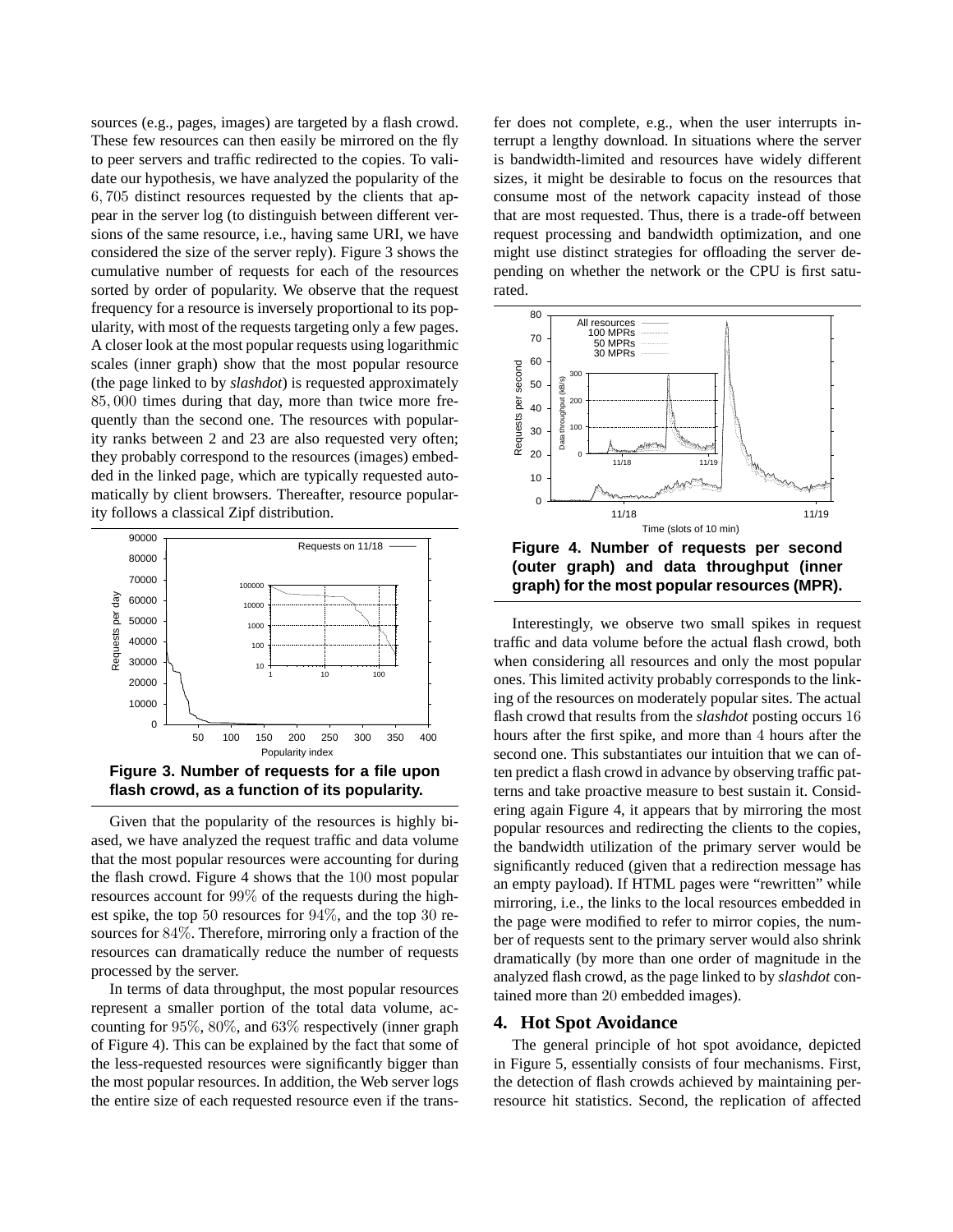content to mirror servers. Third, the redirection of client requests to the replicas. Finally, the return to normal operation once the flash crowd has disappeared. These mechanisms are described in the rest of the section.

### **4.1. Flash Crowd Detection**

As observed in Section 3, a flash crowd is often preceded by smaller spikes of traffic. In order to anticipate the arrival of a flash crowd, we need to keep track of the frequency of requests to the resources hosted by a server, so as to detect which resources are becoming hot spots (e.g., because they are linked to by a very popular site). In general, proactive actions must be taken for those resources only.



To maintain hit statistics for frequently-accessed resources in a space-efficient manner (i.e., without having to keep track of all past requests), we dynamically compute an exponential weighted moving average of the request inter-arrival times, along the same lines as TCP computes its estimated round-trip time. Specifically, we compute an average of the inter-arrival times using the following formula:

$$
IAT(x) = (1 - \alpha) * IAT(x - 1) + \alpha * (at(x) - at(x - 1))
$$

We record the arrival time of every hit  $(at(x))$  and compute the difference with the previous one. We then combine this value with the previous average inter-arrival time  $( IAT )$ to obtain the new average. The constant  $\alpha$  is a smoothing factor that puts more weight on recent samples than on old samples and smooths out important variations. Low (high) values of  $\alpha$  will increase the stability (volatility) of the moving average. We have used a value of  $\alpha = 0.125$ , which is also the value recommended for TCP in RFC 2988. Taking into account the uneven popularity of the resources (see Section 3), we maintain individual hit statistics for each resource.

#### **4.2. Resource Replication**

Once the arrival of a flash crowd has been detected, the server needs to take proactive measures to avoid becoming a hot spot. It does so by replicating—or mirroring—the most requested content to a set of servers chosen from a pool of cooperating sites. The number of mirror servers necessary to withstand a flash crowd obviously depends on its intensity, as a set of *n* servers will typically each receive  $\frac{1}{n}$  of the requests of the source server. The way servers discover and monitor each other is orthogonal to our problem; it can be achieved by various means, from static configuration files to sophisticated peer-to-peer substrates.



**EXECUTE RESOURCE THEOREM ARRIVE SERVER ATTIVAL THE REACHER ARRIVE SERVER SERVER SERVER SERVER SERVER SERVER SERVER SERVER SERVER SERVER SERVER SERVER SERVER SERVER SERVER SERVER SERVER SERVER SERVER SERVER SERVER SERVER Resource replication takes place once the average inter-**Figure 6). The copying process may involve rewriting some of the hyperlinks of HTML documents. Replication can be achieved by either pushing content to the mirror server (e.g., using an HTTP PUT or POST request), or by asking the mirrors to pull the content from the source (e.g., using an HTTP GET request). We generally favor the push model, as it gives more control on the transfer process to the primary source. Further, when copying an HTML file, we will preferably also copy all the resources embedded in the file (e.g., images) so that they are requested from the mirror; this will significantly decrease the request rate experienced by the primary source.

#### **4.3. Request Redirection**

After a resource has been replicated on mirror servers, the source server can start redirecting clients toward the copies. This is achieved by sending an HTTP response with code 302 indicating to the client that the resource has temporarily moved to another address. When receiving such a reply, client browsers automatically fetch the resource from the address specified in the HTTP message header. The primary server can use simple load sharing policies, such as choosing a mirror at random or following a round-robin strategy, or even more sophisticated techniques, such as estimating the load of the mirrors based on their capacity and the traffic previously redirected. We have found the roundrobin strategy to be effective in practice, while imposing very low processing overhead on the primary server.

As we dimension the copy threshold to proactively replicate resources before being network- or CPU-saturated, it is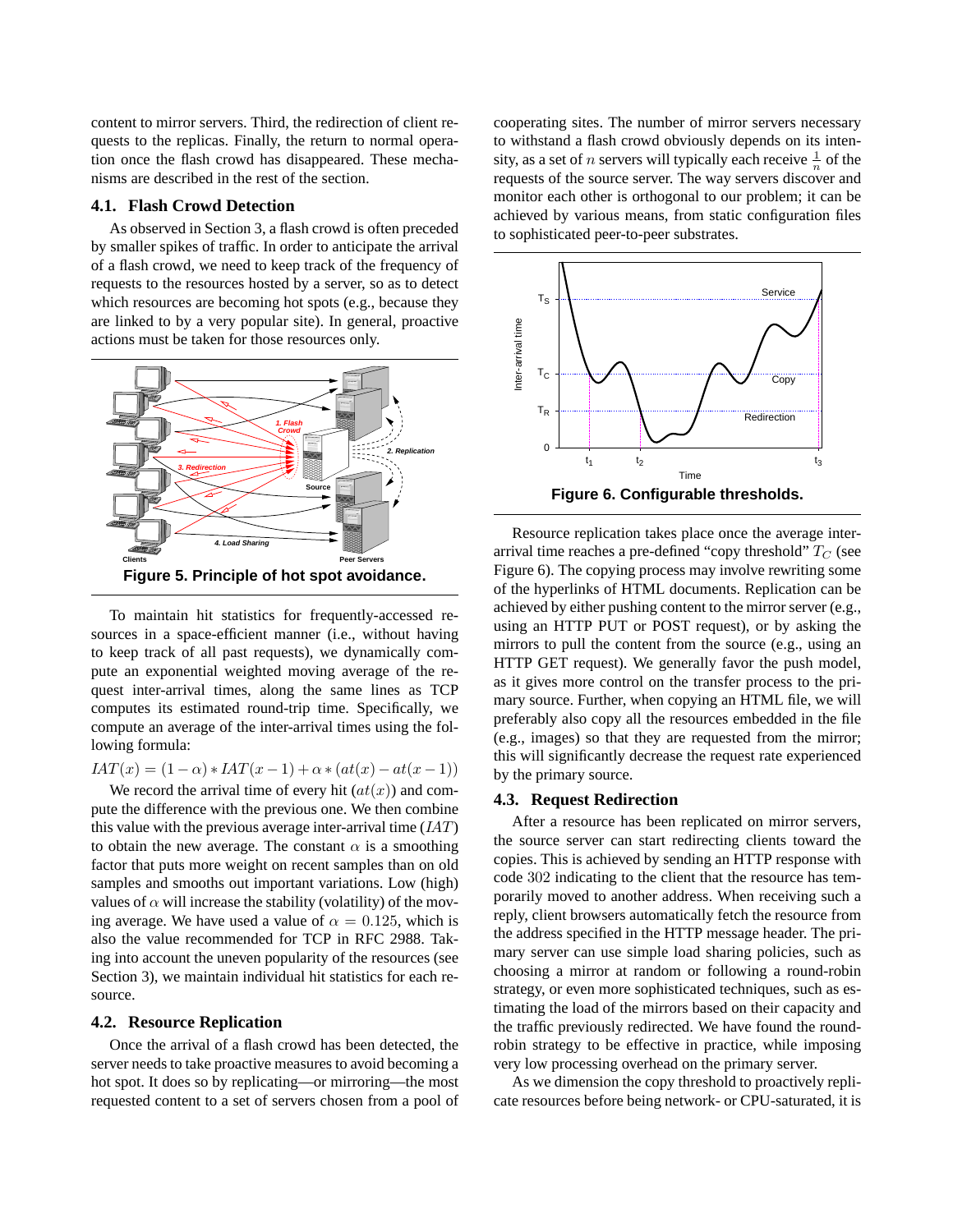usually not necessary to immediately redirect traffic to the mirrors after the replication process has completed. Therefore, we introduce a second "redirection threshold"  $T_R$ , typically twice smaller than  $T_C$ , to trigger the actual redirection of requests (see Figure 6). This combination of threshold values enables us to fine tune the proactive (replication) and reactive (redirection) operating modes of the server. Of course, optimal performance can only be achieved if these thresholds are adequately provisioned.

Note that, in case a mirror becomes overloaded with too many redirected requests, it can in turn replicate some mirrored content further to another set of servers. Thus, the whole process can be applied recursively, at the price of additional redirections.

#### **4.4. Return to Normal Operation**

After a flash crowd has passed and the hit frequency decreases past a certain threshold, the primary server should return to normal operation, i.e., serve the files directly to the clients. In order to avoid that small oscillations of the average inter-arrival time around the redirection threshold repeatedly activate and deactivate request redirection, we introduce a distinct "service threshold"  $T<sub>S</sub>$ , typically several times bigger than  $T_R$ , to delay the return to normal service (see Figure 6).



**Figure 7. Evolution of the weighting factor** β **with**  $k = 1,000$ .

Once request redirection has been deactivated for a given resource, the mirror servers can reclaim the local storage associated with the resource's replicas. To that end, we propose a simple distributed garbage collection scheme that requires each server to allocate a limited amount of cache storage for mirrored resources. When the cache is full, the servers remove the least recently accessed resources (note that we could also use cooperative caching strategies, such as *N-Chance Forwarding* [9], to improve the overall cache efficiency). If a mirror receives a redirected request for some content that it no longer holds, it first checks the HTTP request header, which carries the address of the primary server in the "referrer" field. It then replies to the client by redirecting it back to the primary server. When the source receives

the request (now redirected twice), it learns that the mirror server specified as referrer does not hold the requested content anymore and must be removed from the list of active mirrors for that resource. The same mechanisms can be used to indicate to the source that a server is not able, or willing, to serve some mirrored content anymore (e.g., because it is becoming overloaded).

### **4.5. Size-Dependant Triggering**

The size of the requested resources plays an important role in the bandwidth usage of the source server. Large resources can consume a significant portion of the network capacity even when requested at a reasonably low frequency. Conversely, very small resources may not even need to be replicated on mirror servers, as they are scarcely larger than a redirection message. It is therefore important to take the size of the resources into account when triggering resource replication and redirection.

Therefore, we introduce a size-dependent weighting factor  $\beta$ : resource replication, redirection, and normal service are triggered when the average inter-arrival time *multiplied by*  $\beta$  reaches the threshold values  $T_C$ ,  $T_R$ , and  $T_S$ , respectively. We define  $\beta$  as:

$$
\beta = log_b \left( 1 + \frac{size}{k} \right)
$$

where  $size$  is the size of the requested resource,  $k$  specifies a constant size reference, and base b controls how much  $\beta$ is affected by size variations. For instance, given  $b = 2$  and  $k = 10$  kB, a resource of 10 kB will yield a weighting factor  $\beta = 1$ . Smaller documents will quickly bring its value down close to 0, thus delaying or preventing request redirection altogether. Larger documents will increase the value of  $\beta$  and trigger redirection at lower hit frequencies. Figure 7 illustrates the evolution of the weighting factor  $\beta$  as a function of the base b and the size of the requested resource, with the constant  $k = 1,000$  bytes. We can observe that  $\beta$  is more dependent on the size for smaller values of b.

### **5. Web Server Module**

We have developed a prototype hot spot avoidance module in Perl using the mod perl extension of the Apache Web server. The module maintains hit statistics for each of the recently accessed resources. These statistics include the time of the last access, the estimated average inter-arrival time of requests, and the list of all servers that have a copy of that resource (or an empty list if the resource is not mirrored). Since Apache uses multiple independent child processes to handle client requests, the module maintains a consistent copy of the statistics in a hash table stored in shared memory. Our first version of the prototype keeps both the hit statistics and the mirroring information in shared memory (Figure 8 left), which guarantees that all processes see the same consistent inter-arrival times and reach the different thresholds simultaneously. We observed that the runtime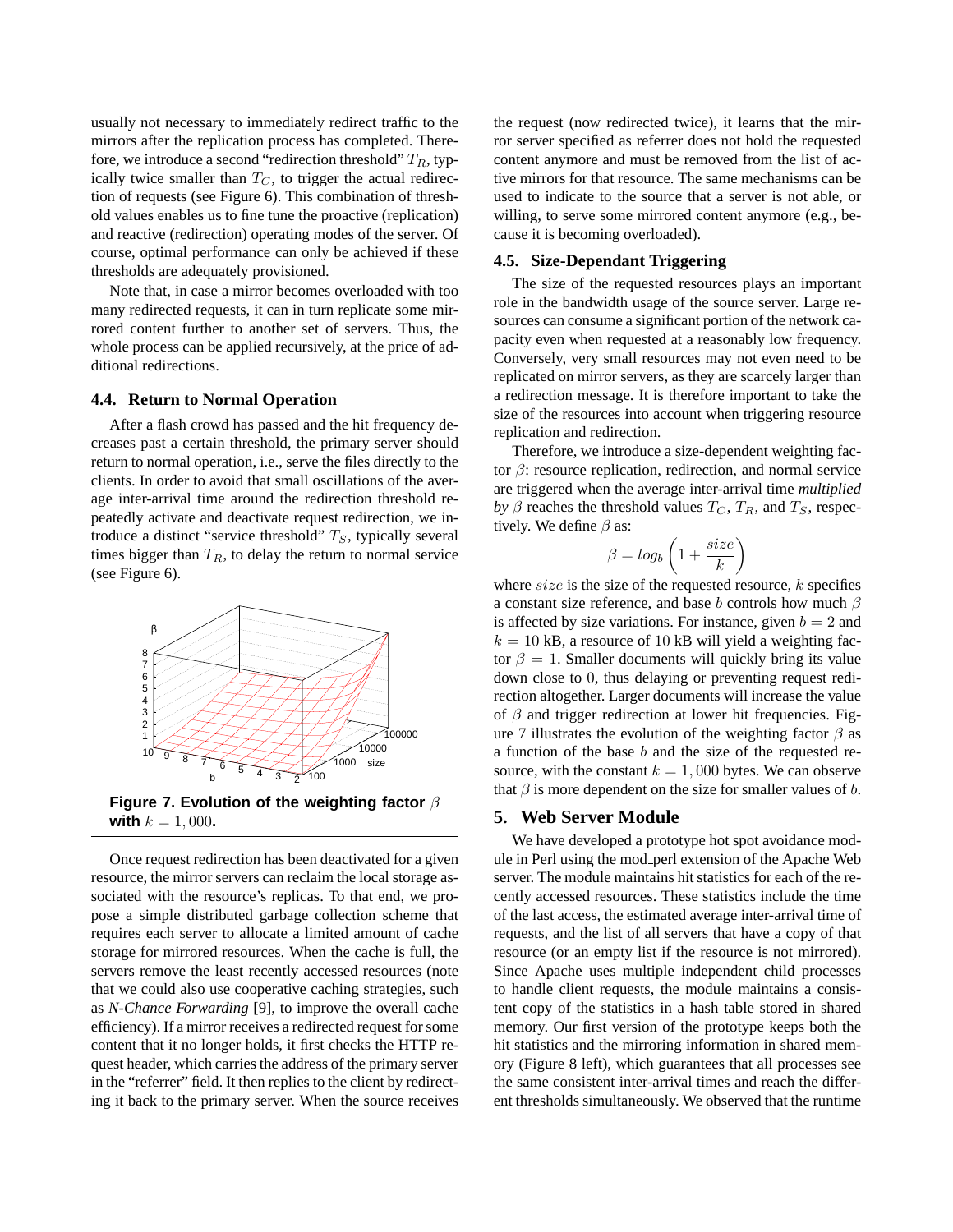cost of shared memory accesses and mutual exclusion (incurred for every request) led to a noticeable degradation of the performance. Therefore, we also implemented an alternative strategy where the hit statistics are kept in the local memory of the processes and only the mirroring information is stored in shared memory (Figure 8 right). This strategy still guarantees that a resource is replicated only once and by a single process, but it has much lower runtime overhead because the processes need to access the shared memory only when the thresholds are reached. The drawbacks are that processes may start redirecting requests at different times if the load is not equally distributed and the thresholds have to be dimensioned so as to take into account that each process will only see a fraction of the requests.



Our module replicates files by the means of point-topoint HTTP POST requests sent to a script installed on each of the servers. Optionally, content replication can be performed using SSL to ensure proper authentication of the servers, as only trusted servers should be able to store content by one another. The module can be configured to intercept all the requests received by a server or only those targeted at specific resources. Further, one can specify a minimum size for the resources that our module will watch and replicate, as well as their type (e.g., only HTML content and images). Finally, the module can be configured to only replicate individual resources, optionally rewriting some of the relative links, or to also replicate embedded resources (e.g., images). All of the module options, including the thresholds, are specified declaratively in a configuration file.

A major limitation of our approach is that it is only applicable to static content. Note, however, that "rich content" (e.g., images, movies) in the Web is mostly static and represents a major portion of the requests and data volume. Transparent replication of dynamic pages that use serverside scripting or back-end databases is a challenging endeavor, given that there is no a priori knowledge of which content is at risk of being hit by a flash crowd. Various techniques to support spikes of traffic in the context of dynamic content have been proposed in [11, 5, 26, 16, 8].

### **6. Experimental Evaluation**

We have conducted an experimental evaluation of our prototype implementation in order to assess its performance and effectiveness at sustaining flash crowds. This section presents the results of our experimental study.

### **6.1. Experimental Setup**

We have deployed our proactive hot spot avoidance module on a 1.5 GHz Intel Pentium IV machine with 512 MB of main memory running Linux 2.4.18. We used Apache 2.0.48 as Web server with Perl 5.8.0 and mod perl 1.99.08. This configuration ensures good processing performance of the primary source, with the likely bottleneck being the network bandwidth. For the mirror servers, which have lower performance expectations, we used a set of 15 identical Sun Ultra 10 workstation with a 440 MHz processor and 256 MB of memory, running Solaris 2.8 and the Apache 2.0.47 Web server. All machines were part of the same switched network, with 100 Mb/s (full duplex) bandwidth capacity and under normal traffic conditions (note that, in practice, the maximum throughput of an Ethernet network is typically no more than 90% of the rated maximum). To simulate a typical distributed environment with the moderatecost Web servers we are targeting with our hot spot avoidance mechanisms, we have limited the server bandwidth to 10 Mb/s (half duplex) by configuring the switch appropriately. This setup is adequate to run stress tests on the server and assess its scalability and performance, but it does not model the "user experience" of clients over wide area networks: end users will experience additional delays that depend on their connectivity and distance from the source and mirror servers.

To measure the performance of the Web server, we have primarily used the *httperf* [17] and *Autobench* [4] tools, which allow us to generate heavy HTTP workloads and simulate simultaneous connections from large client populations. To observe the impact of our module as a function of time during the flash crowd, we have used a modified version of the *siege* [21] application. The clients were running on a separate machine configured identically to the primary source server.

We have generated realistic data workload on the basis of the analysis of Section 3. The size of the HTML content most affected by the flash crowd was approximately 10 KB, with a 50 KB image embedded in the page (we ignored other embedded resources of less than 1 KB, such as logos, which do not significantly impact bandwidth usage). Further, the HTML page links to larger resources, such as a 400 KB brochure, which were also often requested during the flash crowd. We have therefore generated three representative data workloads with documents of size 10 KB, 50 KB, and 100 KB respectively. To better study the impact of the size, we have accessed the same resource repeatedly for each of the experiments, without mixing resources of different sizes. This corresponds to a best-case scenario for the Web server when not using our module, as the requested page is likely to be cached in memory.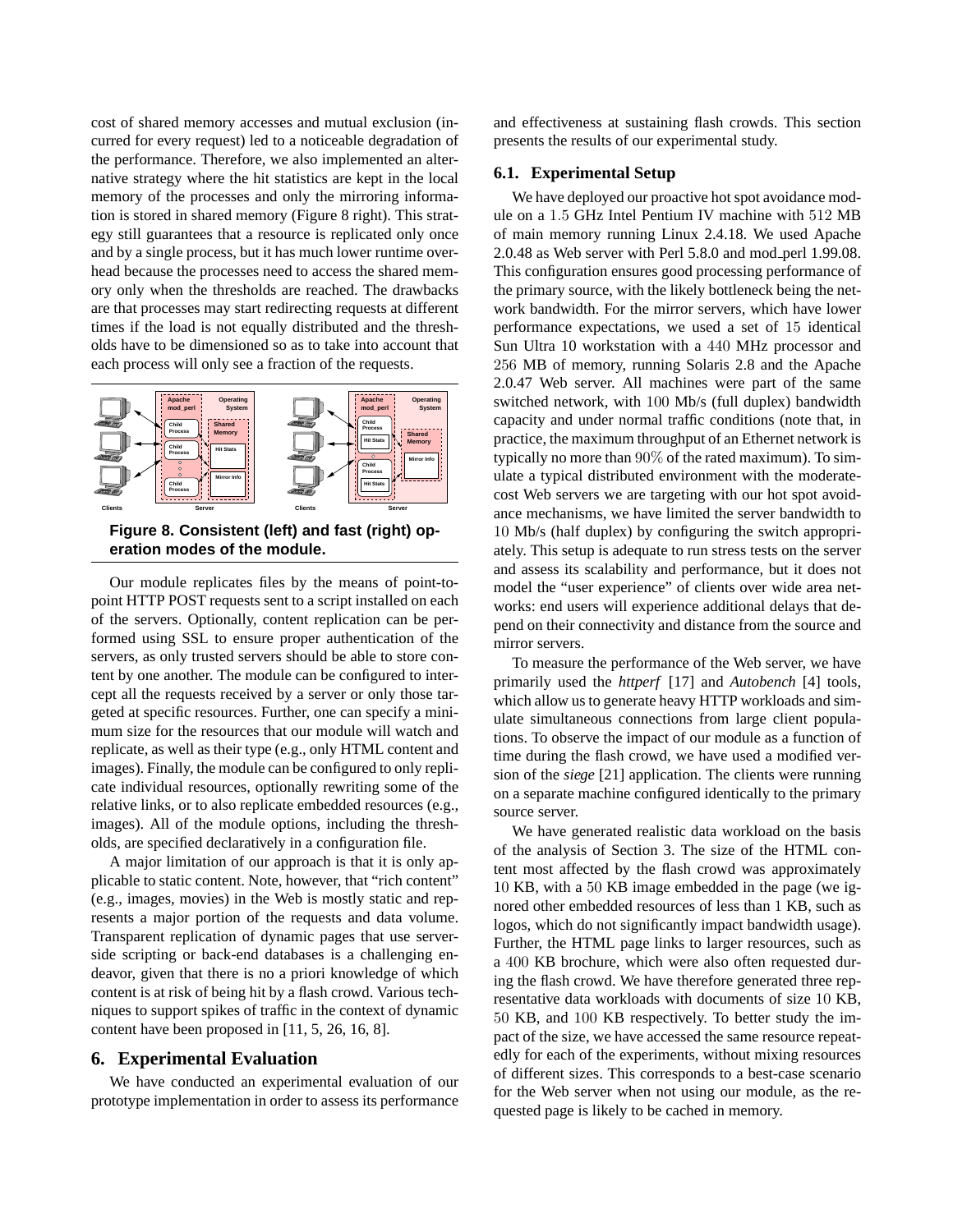### **6.2. Raw Server Performance**

We have first observed the performance of the Web server under high request load. To that end, we have configured *httperf* to create 20, 000 connections, with 10 requests per connection and a number of new connections created per second varying between 10 and 150; this correspond to a maximum demanded rate of 1, 500 requests per second. We have set the response timeout to 5 seconds, which means that the lack of any server activity on the TCP connection for this duration will be considered to be an error, i.e., a performance failure (note that, due to TCP control traffic, this does not prevent the client from successfully receiving a reply after the timeout without reporting an error). All numbers are averages computed by *httperf* over all connections.

Figure 9 (a) shows the effective response rate achieved by the Web server for documents of various sizes, and Figure 9 (b) shows the corresponding network throughput (computed as the number of bytes sent and received on the TCP connections, i.e., without accounting for network headers or possible TCP retransmissions). The figures show results when the module is disabled and all files are served by the source server (10 KB, 50 KB, 100 KB), as well as when the module is active and only redirects the clients toward the mirrors (REDIRECT). In the latter case, we preenabled redirection mode ( $T_R = \infty$ ) and we only measured the traffic at the server, i.e., without any subsequent request that regular clients would send to the mirror servers. Obviously, the performance of redirection does not depend on the size of the requested resource (we used the 100 KB file for the experiments).

We observe that the server can sustain the requested rate only up to a certain limit, which directly depends on the size of the requested document: 10, 20, and 90 requests per second for documents of 10 KB, 50 KB, 100 KB respectively. Figure 9 (b) clearly shows that this limit is reached when the network becomes saturated around 1, 000 KB/s, which corresponds to approximately 8 Mb/s. One can note that the network throughput decreases after the saturation point for large documents; this can be explained by the large number of TCP retransmissions that are not accounted for in the statistics.

For the tests with the hot spot avoidance module, we observe a maximum effective rate of approximately 900 requests per second with a bandwidth that never exceeds 700 KB/s (less than 6 Mb/s). In this configuration, the processing capacity of the server becomes saturated before its network bandwidth because of the runtime overhead of the non-trivial computations performed by our module. Yet, the effective response rate is high enough to easily sustain a flash crowd like that analyzed in Section 3, with a peak rate of 215 requests during the busiest second, given that it does not depend on the size of the requested content. Clearly, redirections allow us to scale to much larger client populations than when directly serving the requested content. As we shall discuss next, clients also experience fewer performance failures because the server reaches its saturation point at higher request rates.

#### **6.3. Performance Failures**

When a Web server becomes saturated, it suffers from performance failures and clients experience long response delays or loss of service. To determine the impact of this problem, we have measured the response time and the number of timeout errors as a function of the demanded request rate. Note that, as clients are located nearby the server, the response time is an indication of the additional delay that a remote client will experience on top of the usual request latency (without taking into account the redirected request, if any).

We observe in Figures 9 (c) and 9 (d) that the server scales up to 900 requests per second with redirections before clients start experiencing errors. In contrast, when directly serving the documents, the response time becomes significant after only 90 requests per second for documents of 10 KB—earlier for larger documents—and a large proportion of the clients are not served in time (within 5 seconds) or are not served at all. Thus, in addition to increasing the success rate, redirections can also improve the response time experienced by clients under high load, even when taking into account the extra indirection to the mirror server.

#### **6.4. Latency**

We have finally studied the evolution of the response time during the occurrence of a flash crowd. To that end, we have simulated the arrival of an increasing number of clients that continuously request the same 5 resources from the server. We have used files of various sizes between 2, 639 and 51, 100 bytes corresponding to the largest resources (HTML page and images) among those requested more than 25, 000 times on the day of the flashcrowd. Clients wait for a random delay up to 1 second between successive requests, and a new client arrives every 2 seconds until 100 concurrent connections have been established. Clients terminate after they have issued 300 requests. We ran experiments using the consistent operation mode of the Web module and a random mirror selection strategy, with  $b = 10$ ,  $k = 1,000$ ,  $T_C = 1$ ,  $T_R = 0.5$ , and  $T_S = 10$ . We deployed 8 mirror server, so that each of them receives a small fraction of the original traffic and never becomes network- or CPUsaturated. As all computers were running in the same intranet, network latency is negligible under normal operation and saturation of the source server is exacerbated upon flash crowd.

Figure 9 (e) shows the evolution of the response time experienced by the clients when the source directly serves the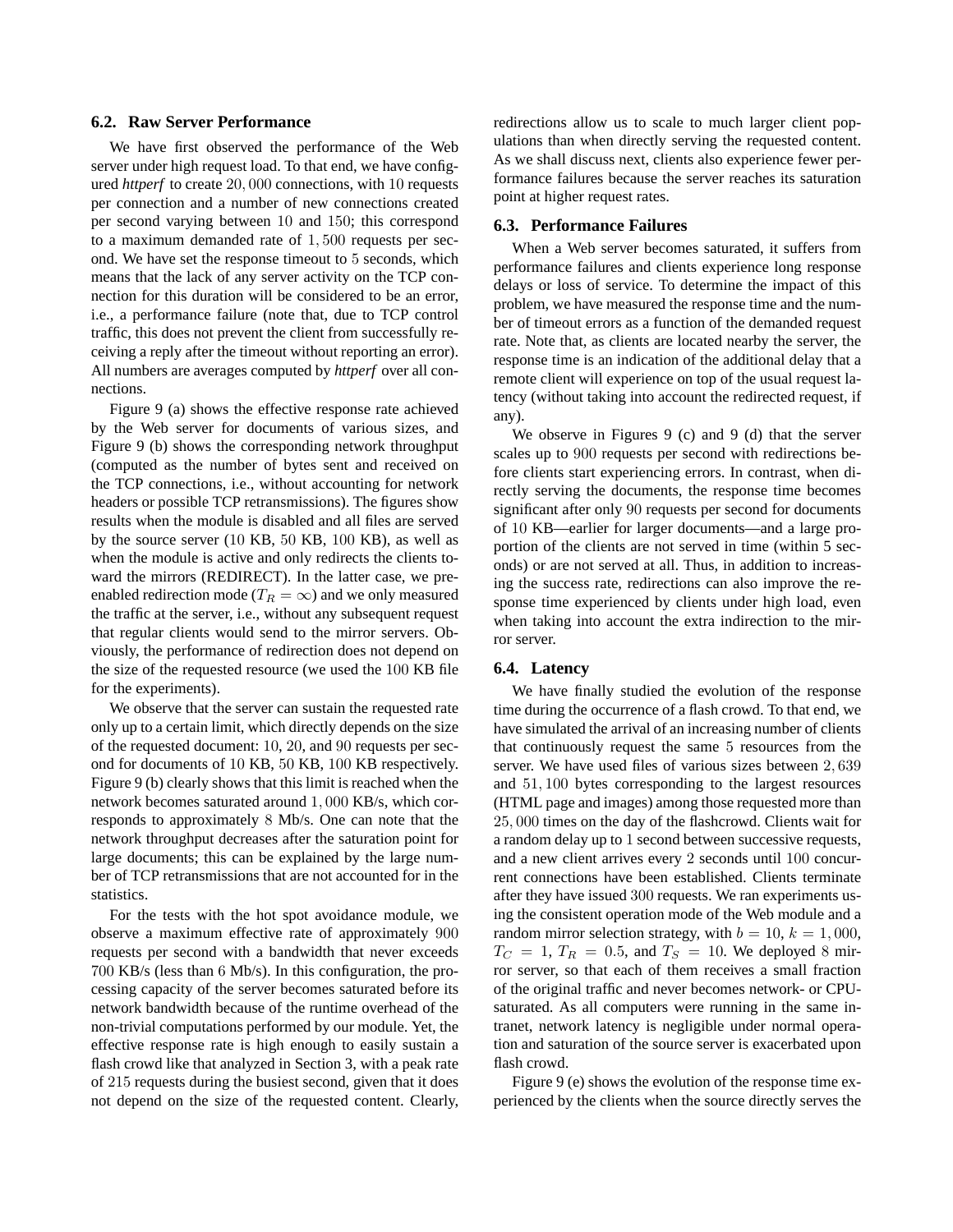

**Figure 9. Left and center: response rate (a), network throughput (b), response time (c), and error rate (d) as a function of the demanded request rate (inner graphs zoom out on redirection mode). Right: response time experienced by clients during flash crowd without (e) and with (f) redirections.**

requested resources. We observe that the latency increases steadily with the number of clients, which experience delays of more than 20 seconds at the peak of the flash crowd. We clearly see dense groups of responses around 3, 9, and 22 seconds that correspond to TCP retransmissions. Further, the throughput never exceeds 80 requests per second, i.e., less than half the request rate expected from a non-saturated server under the same client workload.

Figure 9 (f) shows the results of the same experiment when using the hot spot avoidance module (note that the measured response time includes both the request to the source server and the subsequent request to the mirror). We initially observe some contention at the source server as the number of concurrent clients increases. After 11 to 16 seconds, the resources are copied to the mirrors. This event appears clearly in Figure 9 (f), as resource replication is performed while processing a client request and delays the reply until after the copying process has completed (unsurprisingly, the replication of the largest file is the most timeconsuming). Redirection is activated after 14 to 21 seconds and the response time remains generally small (except for minor spikes resulting from the uneven and fluctuating load of the servers) despite the high traffic and the delay introduced by the additional requests to the mirror servers. At the peak of the flash crowd, the throughput reaches 200 requests per second, which demonstrates that redirections allow us to serve more clients with a better quality of service.

## **7. Conclusion**

In this paper, we have discussed the problem of flash crowds and their negative impact on Web servers, which may quickly become saturated by request traffic and suffer from various kind of failures, mostly performance and crash failures. We have analyzed the flash crowd phenomenon by studying a real log from a Web server that has been hit by a sudden surge of traffic immediately after being linked on a highly popular Web site. We have observed huge spikes in the request traffic and data volume at the occurrence of the flash crowd, and we have noticed that only a small set of resources has been requested repeatedly.

On the basis of this analysis, we have proposed a proactive hot spot avoidance mechanism implemented as a software module for the Apache Web server. The module is installed downstream from the servers in order to detect unexpected bursts of traffic. When this happens, the overloaded server performs on-the-fly replication of the affected content to peer servers, and subsequently redirects clients to the copies. This approach is "proactive" in the sense that the content replication is performed when detecting a traffic surge and anticipating a flash crowd. Using such techniques, groups of small- to medium-sized servers can team up and capitalize their common bandwidth to support temporary high traffic load. Experimental evaluation has demonstrated